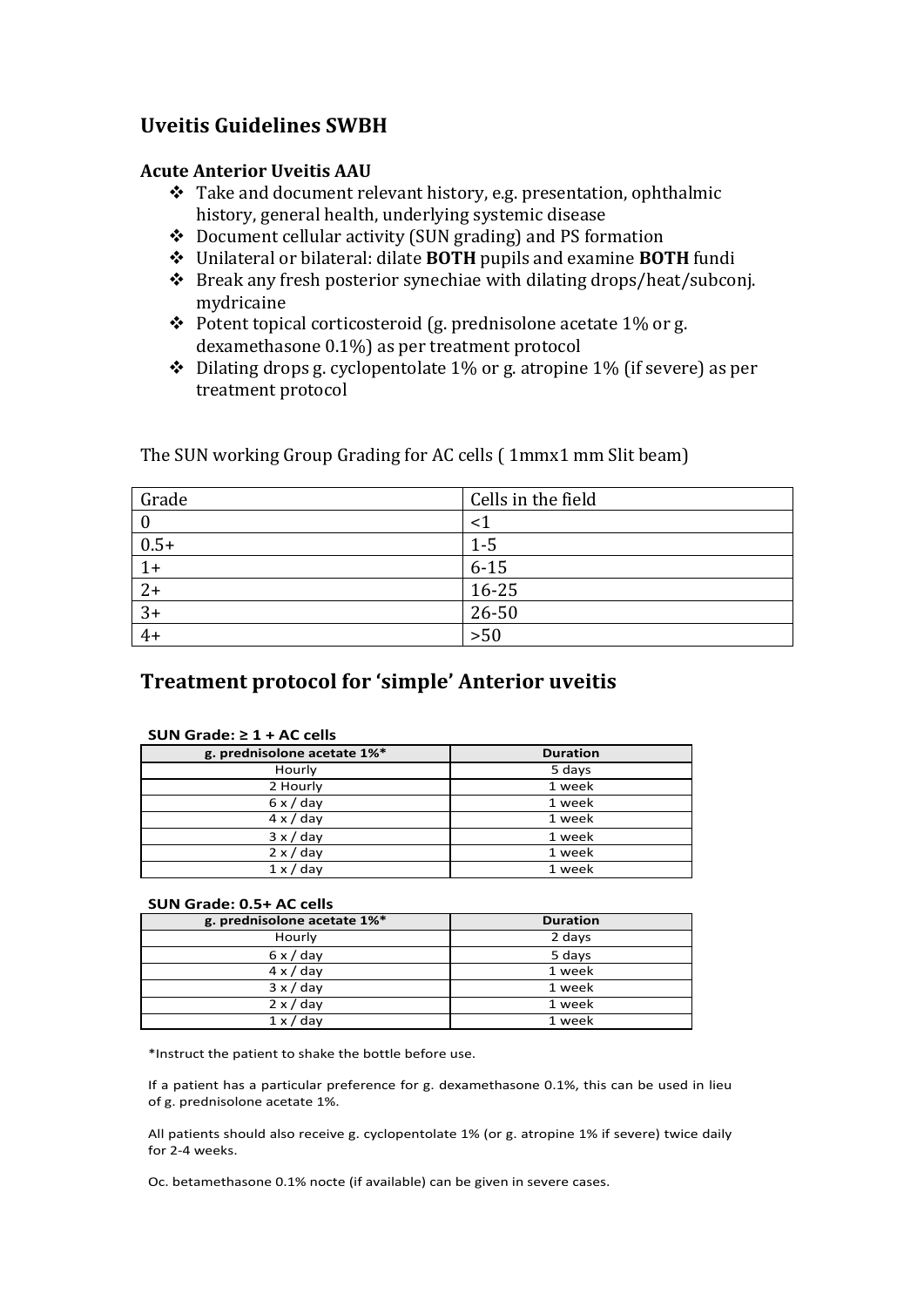#### **Management Guidelines: 1st attack mild/moderate AAU**



## **Management Guidelines: severe AAU (≥ 3+ cells, hypopyon, fibrin) 1st attack or recurrence**

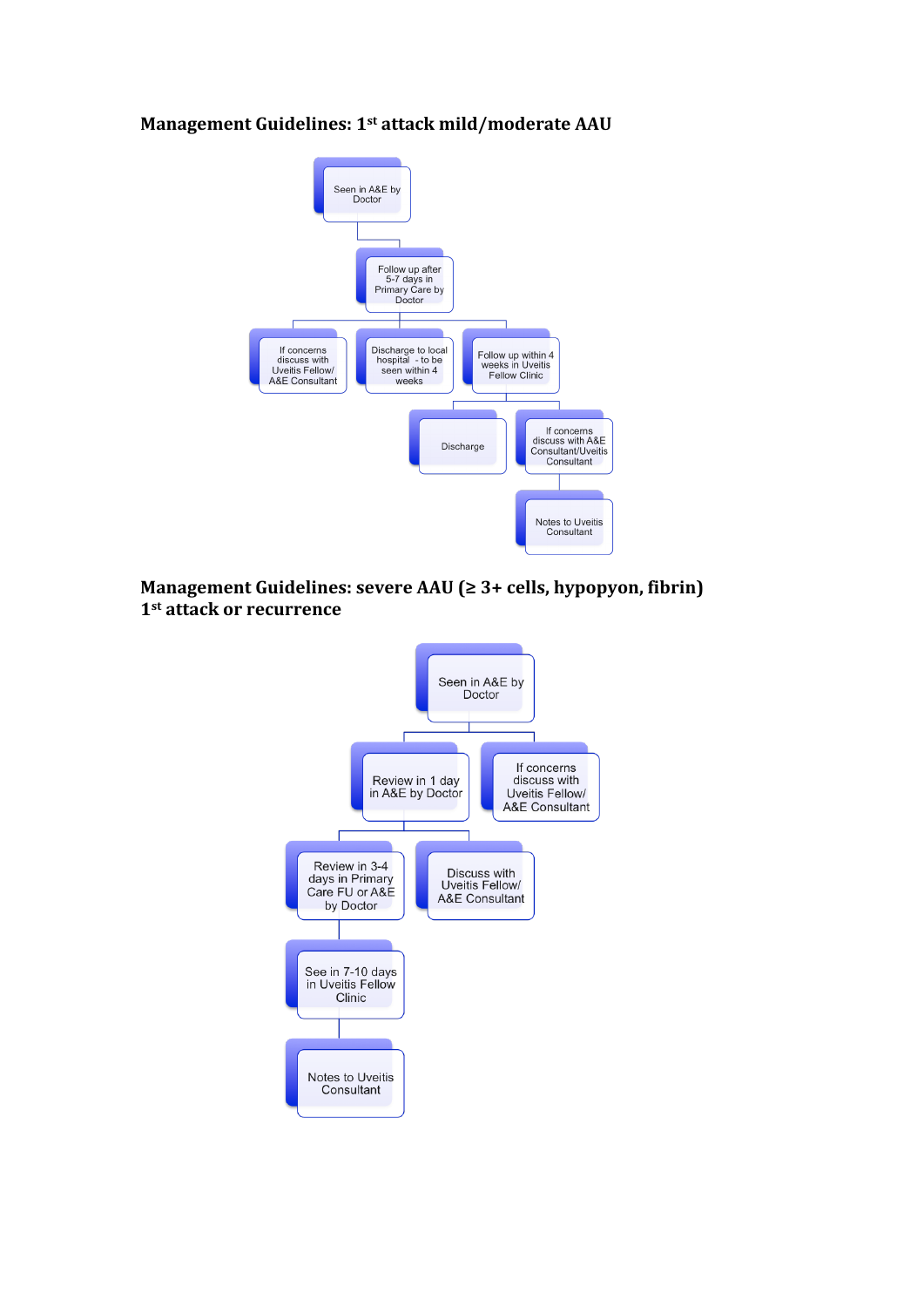## **Management Guidelines: recurrent AAU**

- $\cdot$  Break any fresh posterior synechiae with dilating drops/heat/sc mydricaine
- $\cdot$  Potent topical corticosteroid g. prednisolone acetate 1% (or g. dexamethasone  $0.1\%$  as per treatment protocol
- $\cdot$  Dilating drops g. cyclopentolate 1% (or g. atropine 1% if severe) as per treatment protocol

# **Management Guidelines: mild to moderate recurrent AAU**



# Unilateral AAU with IOP ≥ 35mmHg Management Guidelines

- $\triangleleft$  Always think that a herpes virus could be a possible cause
- $\cdot$  Treat inflammation and IOP appropriately -topical  $(+/- \text{oral})$ antihypertensives (PG drops are not contraindicated)
- $\cdot$  May need frequent A&E/Primary care review, e.g. in 3/7 or sooner to ensure IOP is controlled
- **→** Do **NOT** stop the topical corticosteroid but can taper to BD if appropriate
- ❖ See in Uveitis Fellow Clinic in 2 weeks
- **→** Notes to a Uveitis Consultant **at presentation** to arrange future follow-up